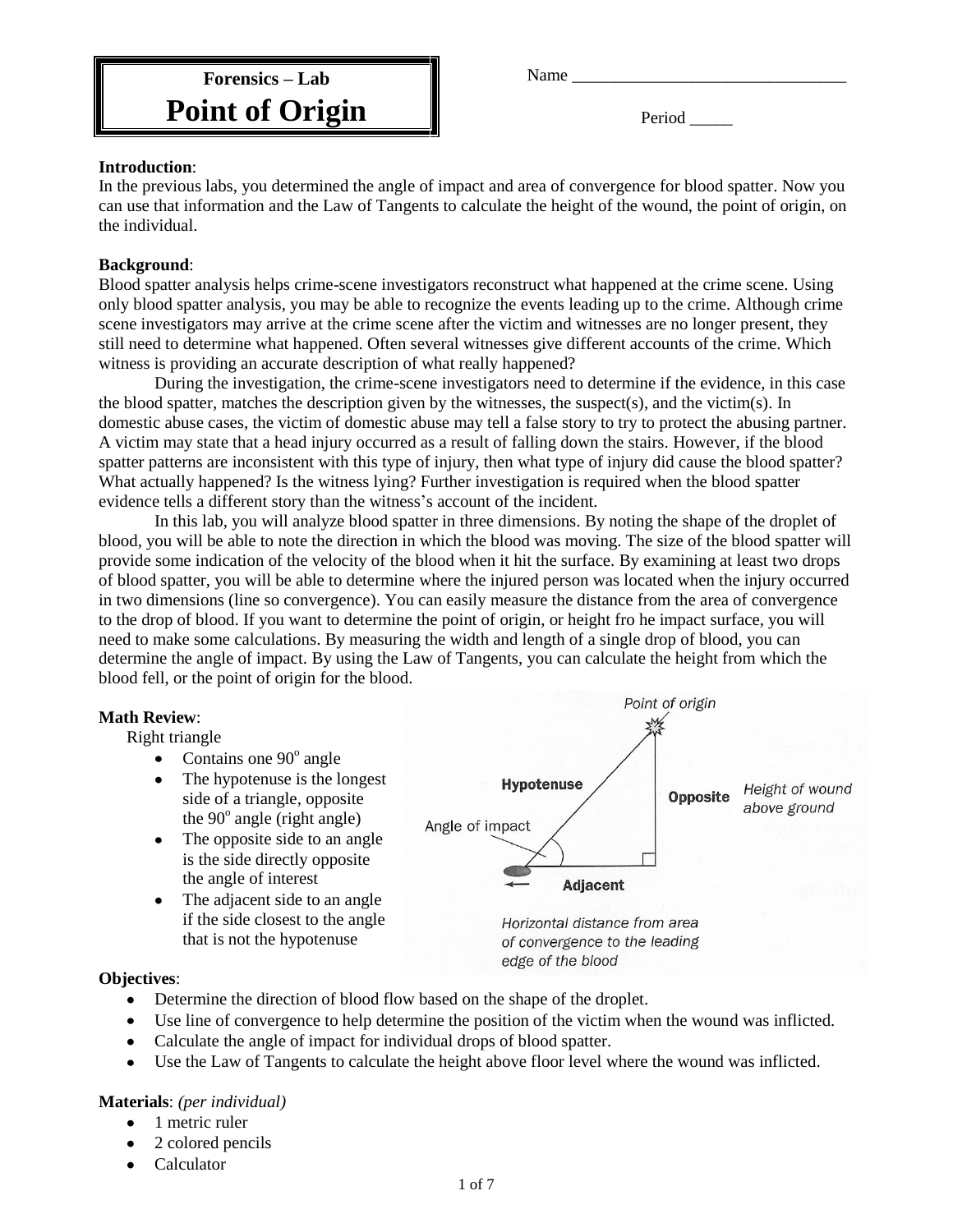### **Procedures**:

- 1. Determine the direction of blood flow in the drops that follow with an arrow next to the droplet.
	- a. If the blood drop is circular, then the blood fell at a  $90^\circ$  angle.
	- b. If it is not circular, then the angle of impact was less than  $90^\circ$ .
	- c. The elongated end of a drop of blood points to the direction in which the blood was moving.



2. From several drops of blood, determine the area of convergence by drawing lines through each of the blood droplets and noting where the lines intersect.



3. Once you have determined the area of convergence, you will measure the distance from the area of convergence to the edge of the drop of blood when it first impacted a surface. The distance is indicated by the dotted line.

*Recall the diagram of a right triangle. The dotted line represents the adjacent side of the angle of impact.*

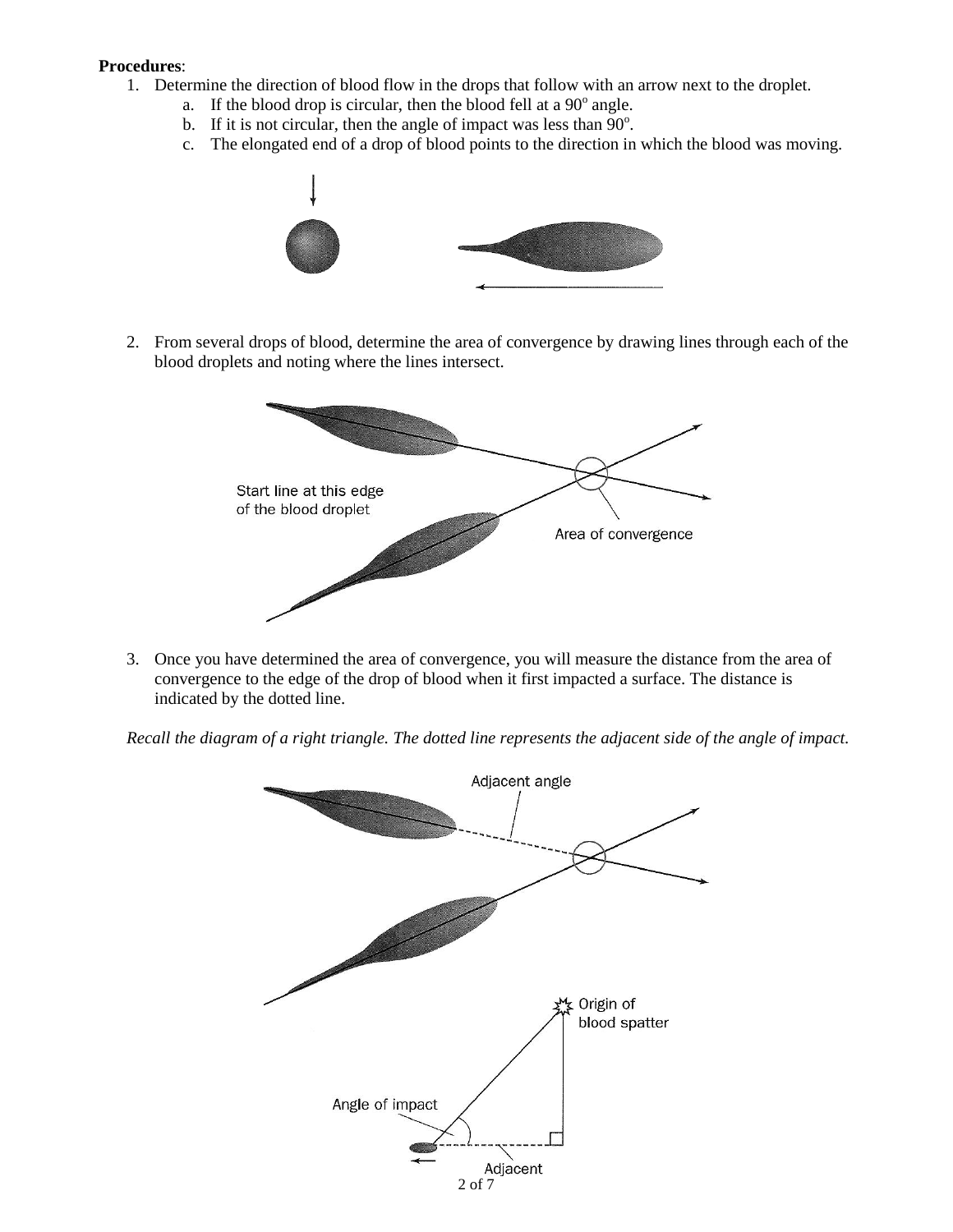- 4. Next determine the angle of impact for each droplet of blood.
	- a. Select one of the blood droplets and determine the angle of impact for that drop of blood.
	- b. To calculate the angle of impact, you will need to use the Law of Sines.
	- c. Remember, when you measure the length of the blood droplet, do not include the thin extension of the leading edge (tail).

#### *Sin of the angle of impact = width of the blood / length of the blood drop*



Sin of the angle = width / length =  $14/45 = 0.3111$ Sin of angle  $= 0.3111$ Determine the inverse sine ----- $2<sup>nd</sup> sin (0.3111)$ Impact angle  $= 18^\circ$ 

- 5. Using the Law of Tangents to solve for height.
	- a. Going back to the right triangle and adding the angle of impact, we can determine the height from where the blood originated.
	- b. The height of the source of blood is the side opposite the angle of impact.
	- c. To solve for the height (or side opposite the angle of impact), we apply the Law of Tangents.

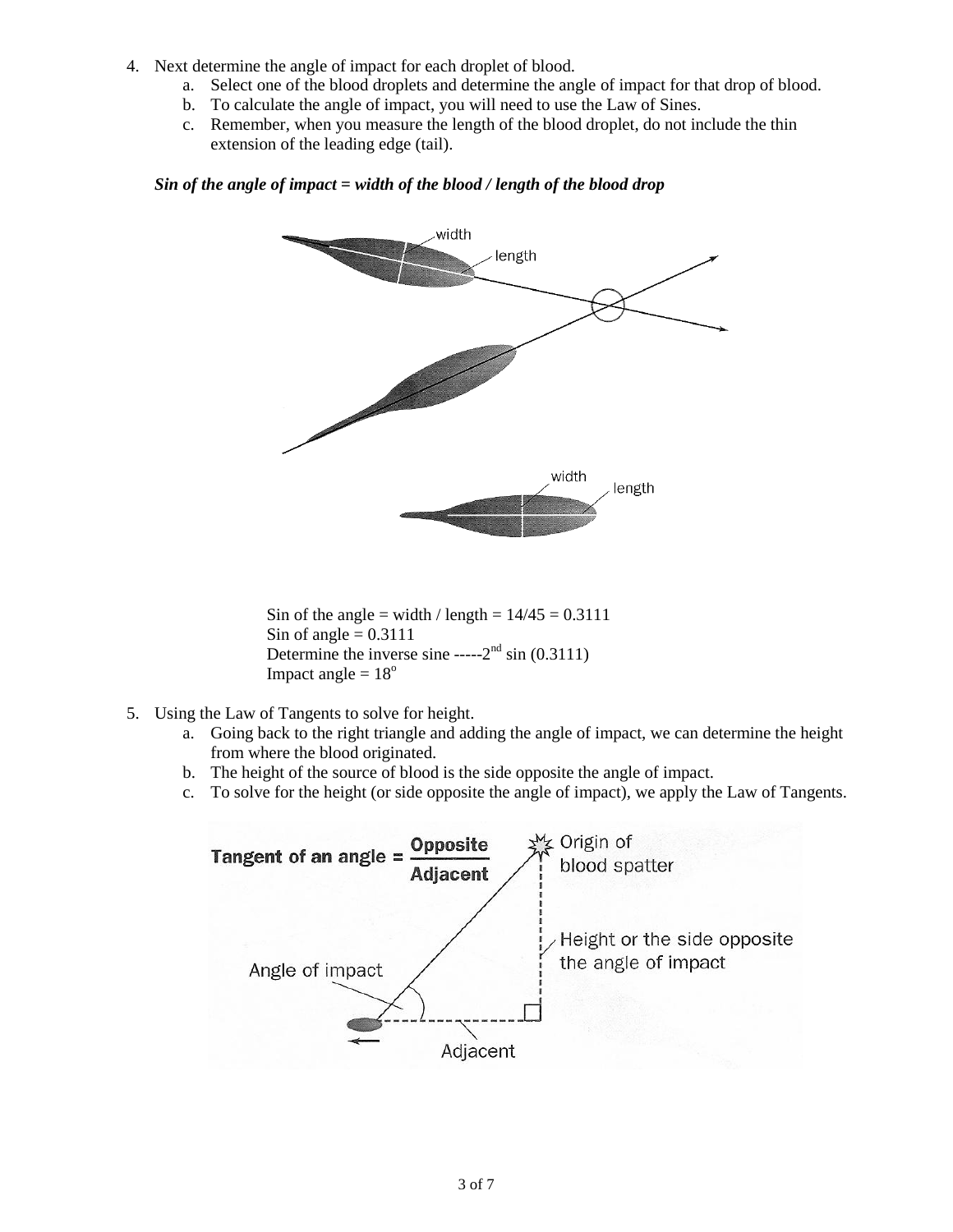

*Tangent of angle of impact = opposite / adjacent = height / distance*

*Height = tangent of angle*  $\times$  *distance* 

#### **Example**:

Crime-scene investigators noted blood spatter on the floor of the kitchen. The investigators drew lines of convergence and measured the distance from the area of convergence to the front edge of a drop of blood. That distance was recorded as 5.75 feet. After measuring the length and width of the blood droplet and using the Law of Sines, it was determined that the angle of impact was 27 degrees. The police wanted to determine the point of origin, or the height from the floor where the person was bleeding.



#### **Solution**:

 $tan = opposite / adjacent = height / distance$ 

or

*Tangent of blood-spatter angle = height of wound / distance from blood to area of convergence*

 $\tan 27^\circ =$  height if wound / distance  $\tan 27^\circ = \text{height} / 5.75 \text{ ft}$ 

Solving for height: height = tan  $27^{\circ} \times 5.75$  ft height  $= 2.9$  ft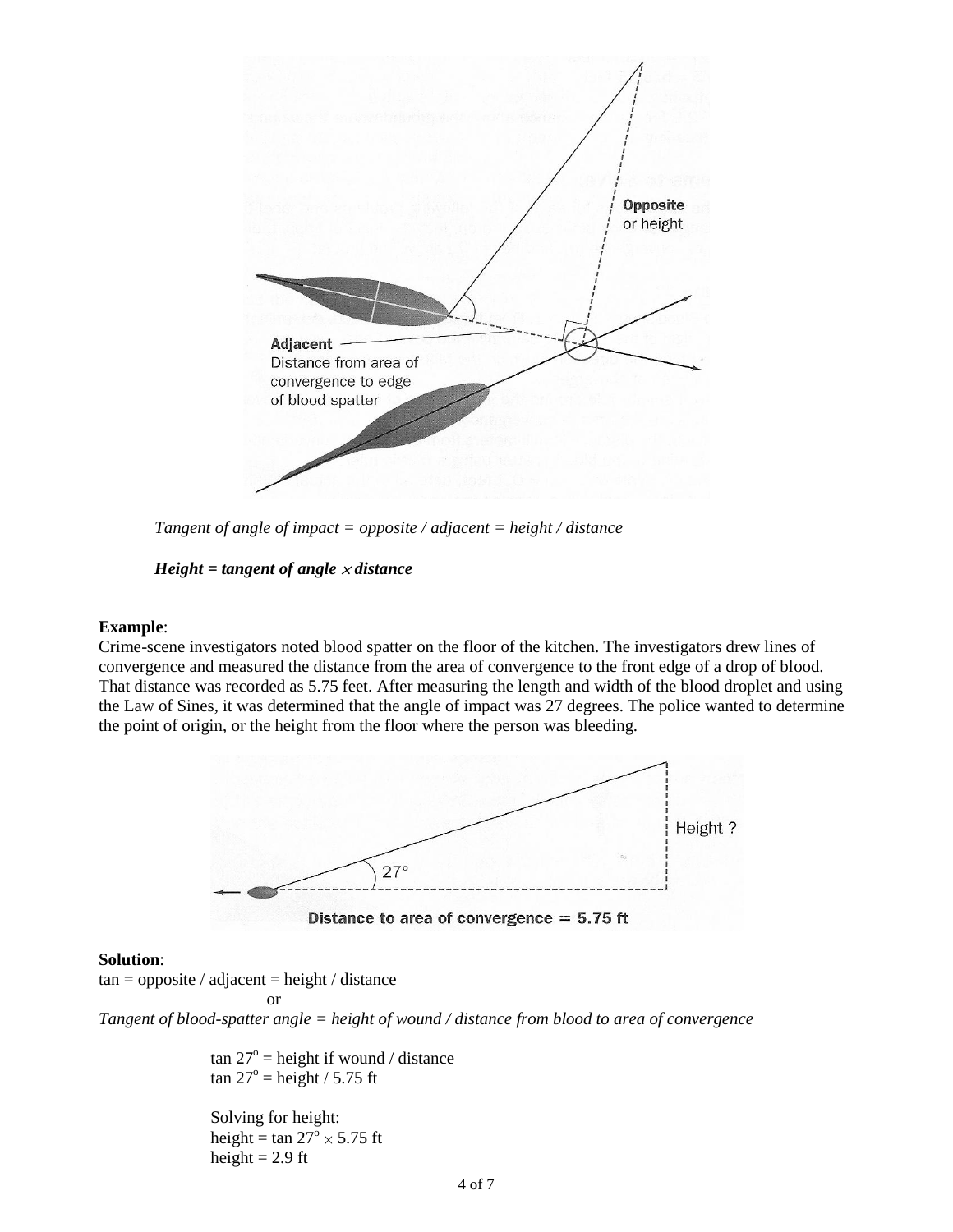**Forensics** – **Lab** Name **Point of Origin**  $\parallel$  **Period Legal** 

**Directions: Make the calculations for each of the following problems and label the right triangle for each blood-spatter drop. Include the angle of impact, distance to area of convergence, and height above the ground.**

## **Problem 1:**

- 1. Determine the direction in which the blood was traveling.
- 2. Draw lines of convergence.
- 3. Draw a small circle around the intersection to indicate the area of convergence.
- 4. Measure the distance in millimeters from the area of convergence to the front edge of the blood spatter using a metric ruler.
- 5. Using the scale of  $1 \text{ mm} = 0.2$  feet, determine the actual distance.
- 6. Using blood droplet 1, determine the angle of impact:
	- a. Measure the width and length of the blood droplet.
	- b. Divide the width by the length (width / length).
	- c. Determine the angle of impact. (use the inverse sin function)
- 7. Determine the point of origin or height of the source of blood droplet 1. (use Law of Tangents)

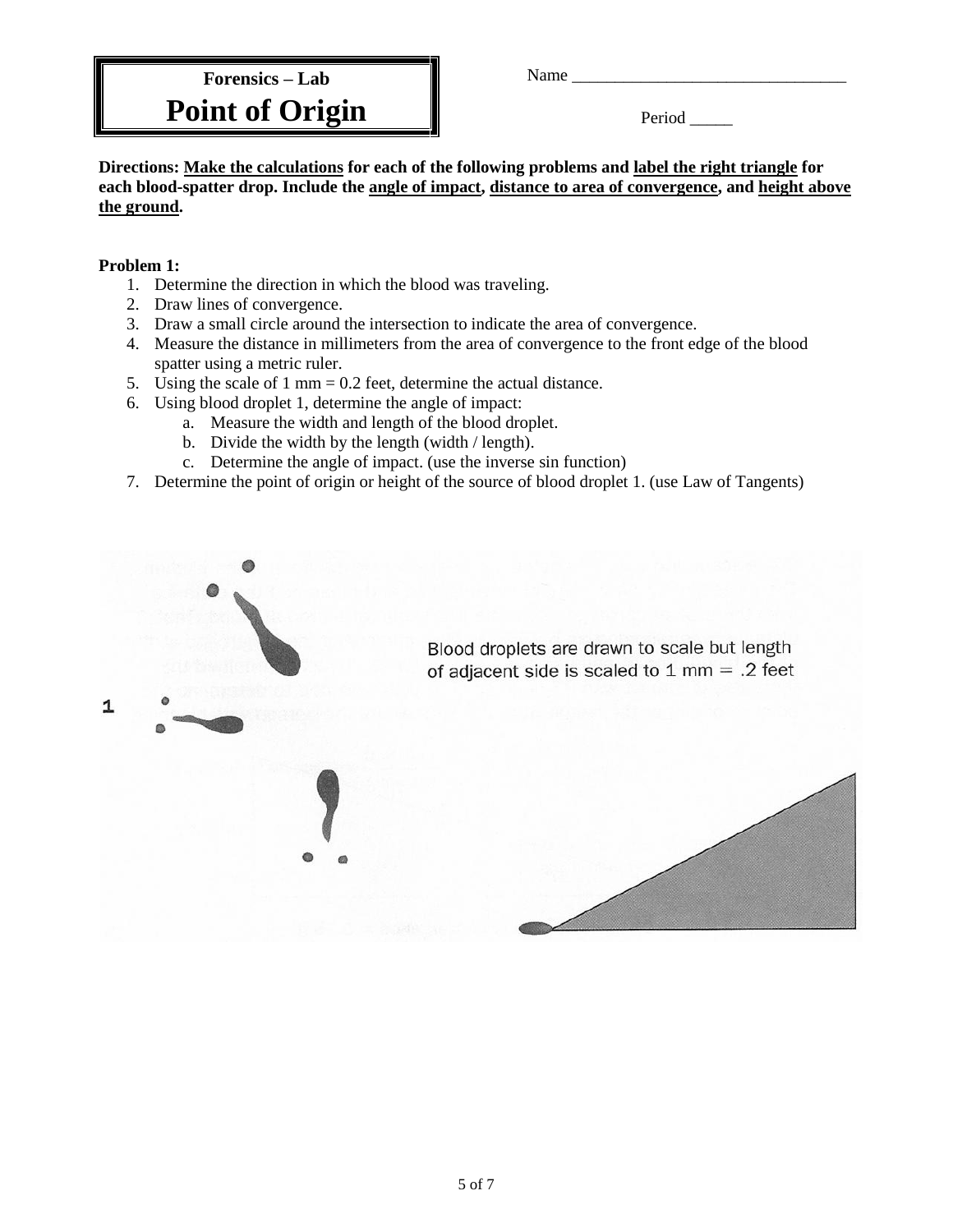## **Problem 2:**

A 30-year-old man was found shot in the head in his garage. The suspect claims he was being attacked and shot the victim in self defense.

- 1. Determine the direction in which the blood was traveling.
- 2. Draw lines of convergence.
- 3. Draw a small circle around the intersection to indicate the area of convergence.
- 4. Measure the distance in millimeters from the area of convergence to the front edge of the blood spatter using a metric ruler.
- 5. Using the scale of 1 mm = 0.3 feet, determine the actual distance.
- 6. Using blood droplet 1, determine the angle of impact:
	- a. Measure the width and length of the blood droplet.
	- b. Divide the width by the length (width / length).
	- c. Determine the angle of impact. (use the inverse sin function)
- 7. Determine the point of origin or height of the source of blood droplet 1. (use Law of Tangents)